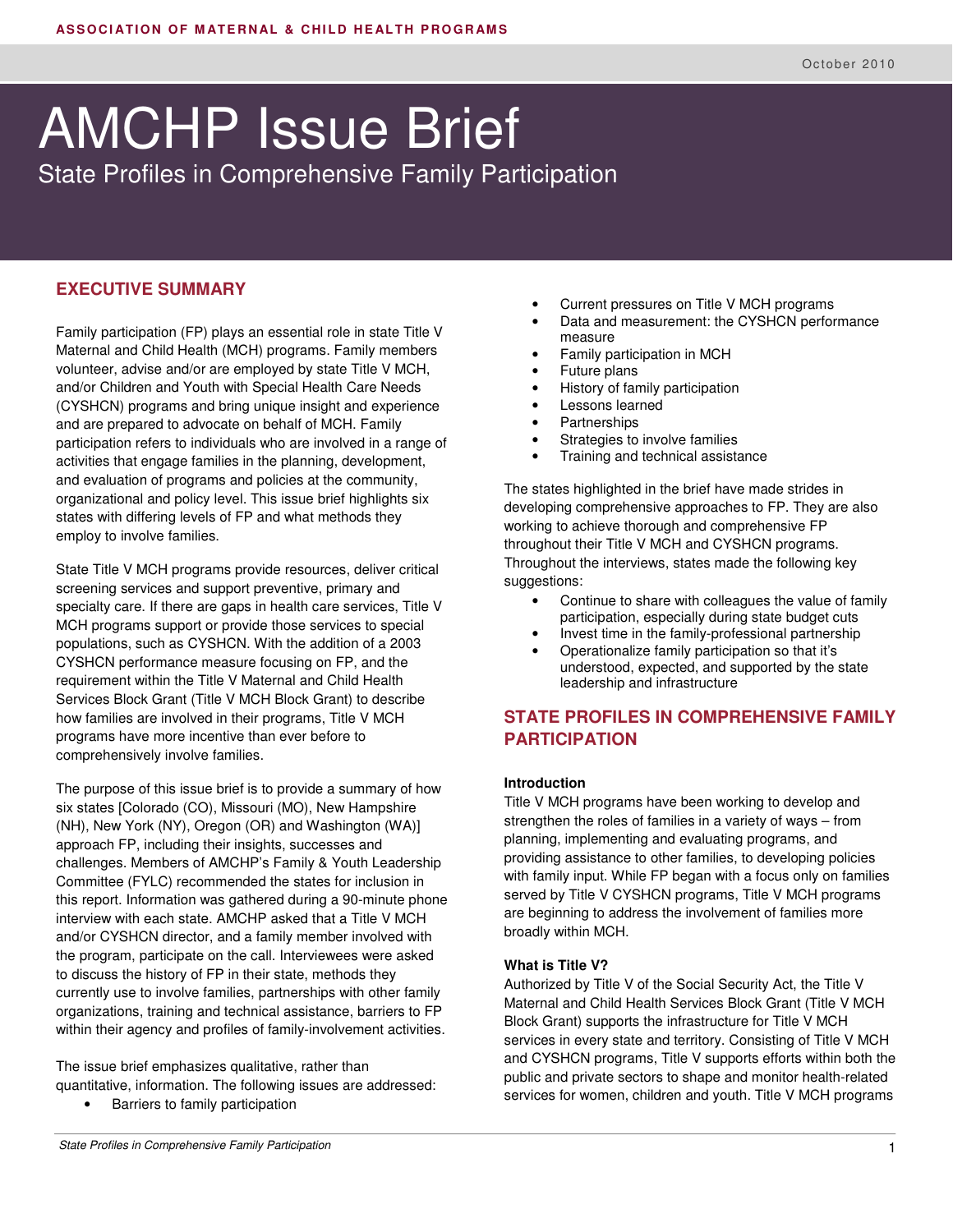provide resources, deliver critical screening services, support preventive, primary and specialty care and fill gaps in health care services. All Title V MCH programs are administered by the state health agency; however in seven states the Title V CYSHCN program is located in another state agency or university.

With the development of a CYSHCN performance measure focusing on FP in 2003 and the Title V MCH Block Grant requirement to complete Form 13, Title V MCH programs have tremendous incentive to involve families in a comprehensive manner.<sup>i</sup> However, differences in health care delivery systems, political climates, and state governments affect how Title V MCH programs approach and structure FP. The continued support of Title V MCH leadership is essential to assuring that FP is meaningful and that family leadership development is ongoing.

#### **AMCHP's Interest in Family Participation**

AMCHP and the FYLC are deeply committed to understanding and sharing the ways in which states approach FP, and in developing comprehensive family leadership. Membership on the FYLC currently consists of families working with Title V MCH programs, staff at Family Voices (FV; a nonprofit organization that works toward family-centered care for all CYSHCN), Title V MCH directors and federal partners. The FYLC provides board-level support and leadership to develop and implement effective programs, strategies, and policies that advance family and youth involvement in MCH issues at the local, state and national levels. The FYLC envisions all families being empowered as effective leaders and advocates, in partnership with health care. The FYLC was interested in understanding how state Title V MCH and CYSHCN programs involve families throughout the programs, beyond discrete activities and projects.

The issue brief provides a summary of how six states: Colorado (CO), Missouri (MO), New Hampshire (NH), New York (NY), Oregon (OR) and Washington (WA) approach FP. The findings from this report will also inform Title V MCH programs about FP activities, in addition to informing the FYLC as it pursues its FP and leadership development agenda.

#### **What is Family Participation**?

Family participation refers to a range of activities that involve families in the planning, development, and evaluation of programs and policies. Family participation can refer to the hiring of an individual to serve as a FP coordinator or parent representative at the state or local level, contracting with a parent group to advise on family issues, or including families as members of advisory groups and boards. The states highlighted represent different levels of FP. Each state configures FP differently, although they share a common view of the importance and value of family input and leadership.

#### **Methods**

The selected states were recommended by members of AMCHP's FYLC based on their experience and knowledge of

FP with these states. To collect information, AMCHP asked that a Title V MCH and/or CYSHCN director, and a family member involved with the program, participate on a 90-minute phone interview. Questions were provided to participants in advance, and several questions were taken from a report developed by FV for their 2002 Families in Program and Policy reports for Title V MCH and CYSHCN.<sup>ii</sup> MO, NH, NY, OR and WA all included the Title V MCH and CYSHCN director, or a representative. CO's phone interview did not include the Title V MCH director, and due to a hiring freeze at the time of the interview, WA was unable to include a family member on the call.

Interviewees were asked to discuss the history of FP in their state, mechanisms they use to involve families, partnerships with family organizations, training and technical assistance issues, barriers to FP and profiles of FP activities. This publication emphasizes qualitative, rather than quantitative, information. The difference in state budgets and health delivery structures complicates efforts to compare specific numbers. Length of responses to specific questions and categories varied among states. Lack of information on a certain subject should not be interpreted as a lack of activity. Many other states, not profiled in the brief, are also involving families in innovative ways – in some cases even more extensively than those profiled. The intent is to highlight that there is not one way to engage families and that there are many factors to consider as well as common challenges all Title V programs face. The states that are mentioned in this document may be a resource to programs at different levels of FP.

#### **Terms Used Within the Publication**

Families working with Title V MCH programs hold a variety of titles such as family consultant, family participation coordinator, family partner and parent representative. For consistency throughout the brief, the term family staff will be used to describe families who are employed by a Title V MCH program, either as a consultant, state employee or under contract with a parent organization to work specifically on FP and family leadership issues. The term family representative will be used to describe families that serve on task forces or committees.

## **SUMMARY OF RESPONSES**

#### **History of Family Participation**

For five of the six states, FP began in the late 1980's and early 1990's with initiatives in the Title V CYSHCN program. Attitudes toward FP, as well as the role of family staff and representatives, have evolved over the years. Some Title V CYSHCN programs have moved away from providing direct services to infrastructure development, and the overall roles of families have changed.

- For CO, the focus has moved from family participation to family leadership, from families telling their own stories to being leaders in policy development.
- In MO, family participation began in 1999 when the Title V CYSHCN program confronted the need for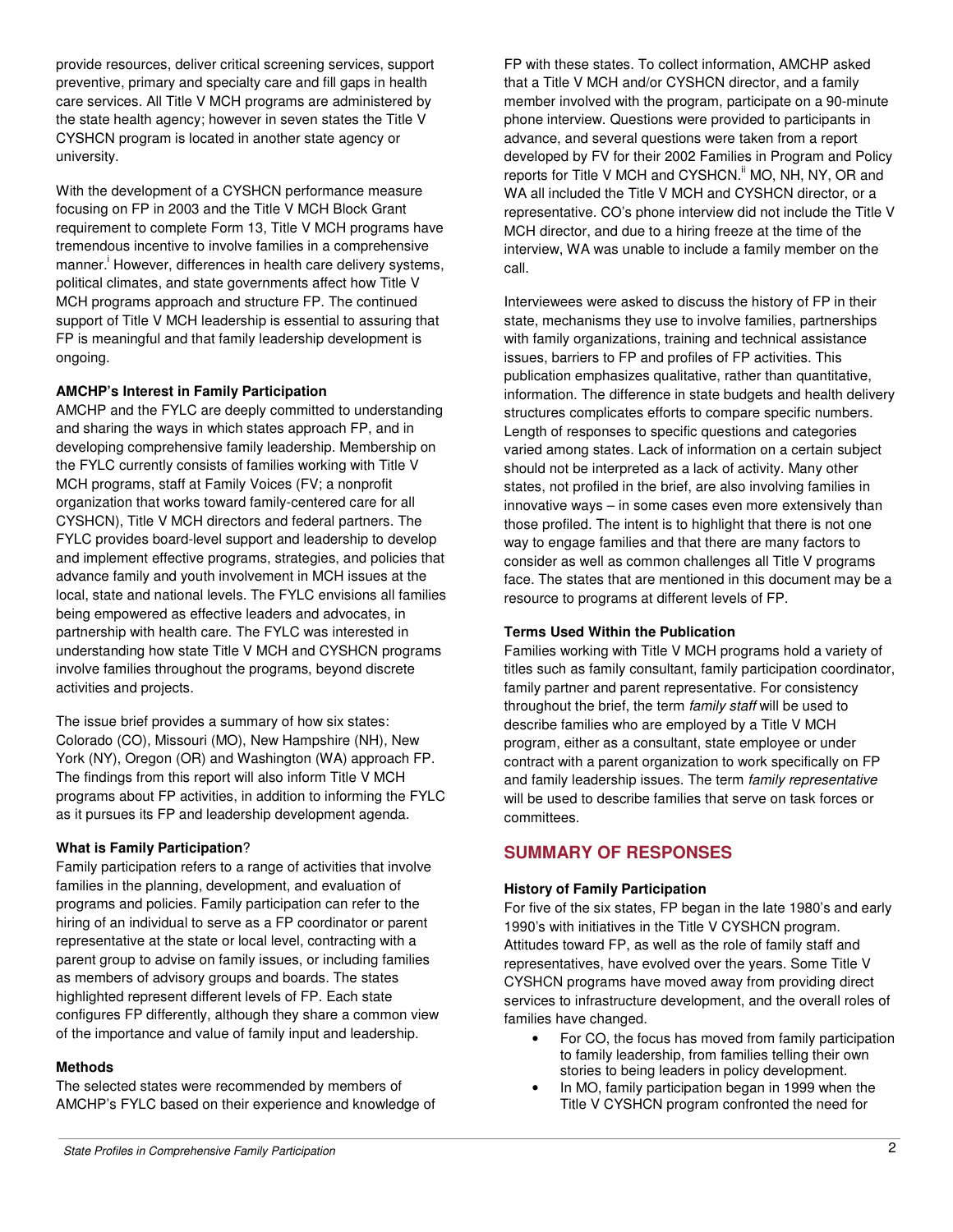family input. MO formed the Family Partnership Program and employed five family partners, all of whom were parents of CYSHCN. The Title V CYSHCN program also nominated a family member to the AMCHP Family Scholars Program (FSP) who was selected to attend the AMCHP Annual Conference. This family scholar eventually formed a FV chapter and is now employed as a family partner in the Family Partnership Program. The FSP is a leadership program administered by AMCHP with support from HRSA's Maternal and Child Health Bureau, and the Centers for Disease Control and Prevention's National Center on Birth Defects and Developmental Disabilities.

- In NH and WA, a focus on family participation came about when their state Title V CYSHCN program discontinued direct service provision. In NH, the parent role has expanded from working with families in direct services to increased policy planning and goal setting.
- In NY, family participation evolved from a grantspecific position to a Title V position and has expanded from basic engagement to involving families in policy-making activities, at the local and regional level, as well as involving youth.
- In OR, the Title V CYSHCN program has collaborated on the development and support of a familyprofessional partnership with clinical programs at the Child Development and Rehabilitation Center at OR Health & Science University. As a result, family participation is becoming a valued standard of service delivery.
- WA described how family participation in Title V CYSHCN programs has become institutionalized. There are clear guidelines and expectations, making it easier to maintain family participation.

#### **Partnerships**

States were asked to describe the nature and type of partnerships between their Title V MCH and CYSHCN programs, and family organizations. Four of the six state Title V MCH programs provide contracts to family groups such as FV (NH and CO), Parent to Parent (P2P; CO, NH and WA; P2P is a state and local network of programs that promote access and support for parents of CYSHCN), Fathers Network (FN; WA) and Families Together (NY). OR's CYSHCN program hires families as temporary staff to serve on local community-based multidisciplinary teams and is also able to provide family presenters with honoraria at its training conferences and other key meetings. In addition to contracts, states provide in-kind services through staff assistance, meeting spaces, conference support and translation services.

#### **Strategies to Involve and Compensate Families**

States were asked to describe specific techniques they use to identify, recruit, involve, and compensate family staff and representatives. All states emphasized the importance of compensating families for their work either by salary or stipend.

• Roles of Families: Table 1 describes the different roles that family staff assumes. States generally felt that the following categories provided the best description (although WA indicated that the first category did not apply to their program). Since NH

partners with FV via contract, family members are precluded from supervising state employees, and therefore the last category did not apply to their program.

• Boards and Committees: All states interviewed involve families on boards, task forces and committees (e.g. newborn screening, early childhood systems and youth leadership committees). States often look to their partners, such as colleagues in education, early intervention and health providers, to help identify families to serve in these positions. Finding culturally diverse families is a challenge for some states, while other states indicate a challenge in finding families to represent CYSHCN broadly on committees, rather than just on condition-specific committees (e.g. an autism task force).

#### **Table 1**

| <b>ROLE"</b>                                                                                                                                                                                                                          | <b>STATES RESPONDING</b><br><b>YES</b> |
|---------------------------------------------------------------------------------------------------------------------------------------------------------------------------------------------------------------------------------------|----------------------------------------|
| Providing direct, non-medical<br>services, information or<br>support to families (e.g.<br>parent information and<br>referral, P2P information or<br>links, problem solving and<br>resources identification)                           | CO, MO, NH, NY, OR                     |
| Providing a parent/family<br>perspective to Title V MCH<br>programs (e.g. review of<br>materials, attending Title V<br>MCH meetings to offer family<br>input)                                                                         | CO, MO, NH, NY, OR, WA                 |
| Participating in program<br>development and planning<br>for families (e.g. developing<br>materials and curricula for<br>families, organizing family<br>meetings and conferences)                                                      | CO, MO, NH, NY, OR, WA                 |
| Encouraging or facilitating<br>collaboration between<br>families/family organizations<br>and Title V MCH programs<br>(e.g. encouraging coalition<br>building, increasing<br>communication and<br>collaboration with family<br>groups) | CO, MO, NH, NY, OR, WA                 |
| Supervising other family<br>members or staff employed<br>by Title V MCH programs<br>(e.g. recruiting, orienting,<br>training, mentoring and<br>evaluating)                                                                            | CO, NY, OR, WA                         |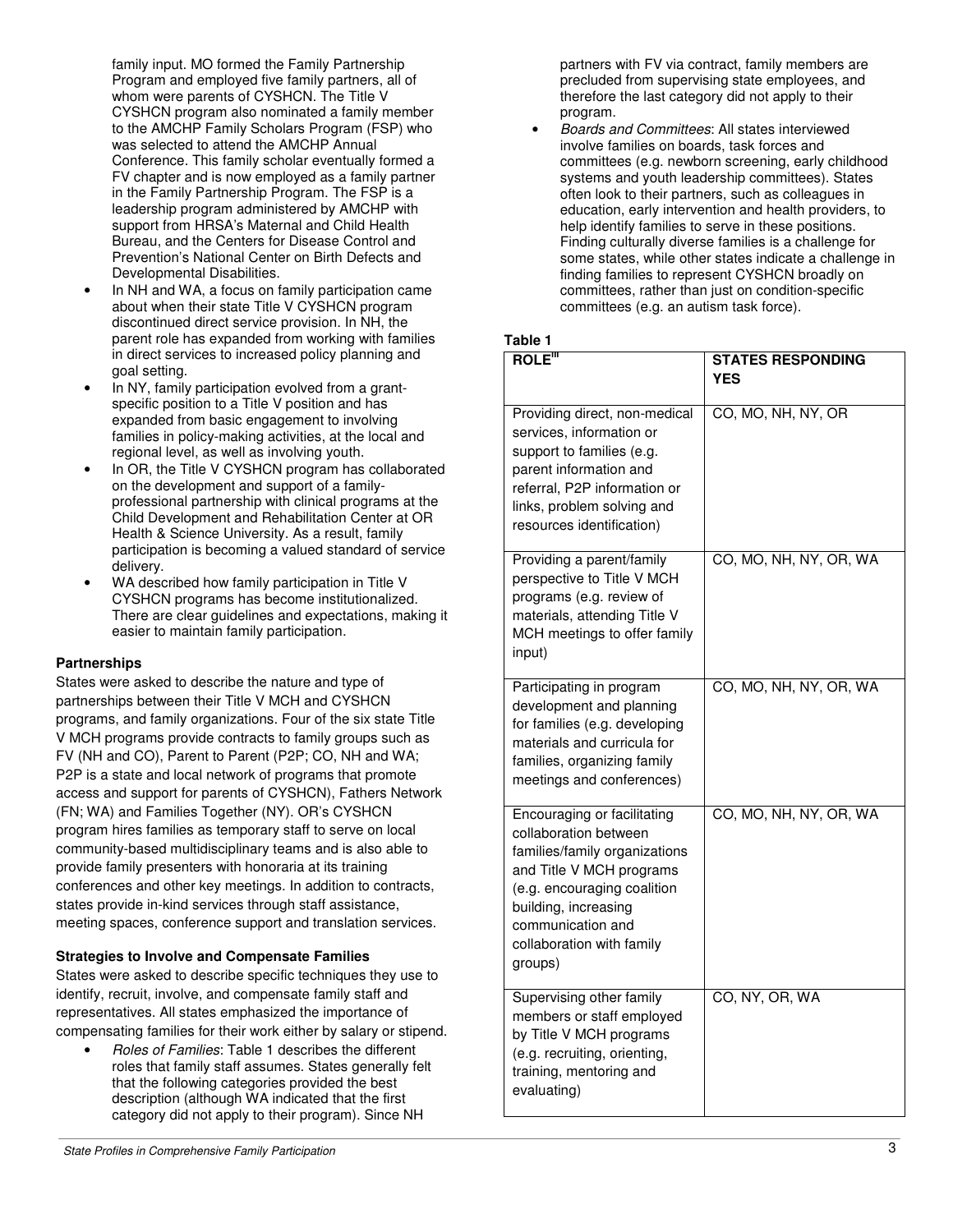- Local Level: CO, MO and OR fund family staff at the local level working in local health departments, county offices or on community-based teams. Local staff in MO and OR are paid an hourly wage. In CO, local family members are paid in the same manner as other contractors – either by salary, hourly wage or contract.
- State Level: All states employ at least one family member at the state level, paid by the state (NY, CO and WA), university (OR), local health office (MO), or contract with FV (NH).
- Contracts: OR and NH include criteria for family participation (e.g. participating on or facilitating community-based teams) in contract language, in which contract requirements for vendor agencies incorporate expectations that vendors also address the issue of family participation.
- Stipends: All states except MO provide stipends for families serving on boards and committees. NY and WA have written policies for stipends, and CO's statelevel Family Leadership Task Force provides stipends for families.

#### **Training and Technical Assistance**

States are making every effort to train families and promote leadership development. Title V MCH and family staff are often invited to local, state and parent trainings for CYSHCN. In addition, family staff conducts trainings for other parents. In CO, each local office is provided \$2,500 for any staff member to receive family technical assistance, which is often used to attend trainings and conferences. CO also conducts a Family Leadership Training Institute (FLTI), which is a 20-week leadership program focusing on civic engagement and helping parents become advocates for their children and families within their community. In NY, the Early Intervention Program, which works closely with Title V MCH programs, provides training to parents on public speaking and presenting public testimony. States noted the value of the AMCHP Annual Conference in providing networking opportunities for families. All six states have sent a family member as a family scholar to the AMCHP Annual Conference. Both CO and NH highlight the key role of the AMCHP Family Delegate Program in orienting new family staff to MCH and national issues, and in developing state leaders. In 2010 WA sent a nationally accepted family member to the AMCHP Annual Conference. An AMCHP Family Delegate is a parent, relative or adult consumer of the Title V MCH program who has been designated by a state or territorial Title V MCH program director to serve as a voting member of the agency's five-person delegation to AMCHP.

States reported the need for additional training and/or technical assistance in the following areas:

- Cross-agency training for families (e.g. special education, office for children)
- Family participation and family-centered care training for professionals
- Core competency curriculum for family scholars attending AMCHP's Annual Conference
- Cultural competency training to reach diverse families
- Training for states in conducting focus groups of families
- Leadership training for AMCHP Family Delegates
- Coordination with other family advisory groups in WA, e.g., Department of Early Learning, Early Support for Infants and Toddlers, Office of the Education **Ombudsman**

#### **Data and Measurement: CYSHCN Performance Measure**

Currently, evaluation of the effectiveness of FP programs is conducted on a project-by-project basis. Given additional resources, states would like to systematically evaluate FP. All states emphasized the value of the MCHB CYSHCN performance measure for FP. One state reported that the CYSHCN performance measure is a "nice credential for families to see when they are getting involved." For the completion of Form 13, three of the states are moving beyond self assessment to use this requirement as a mechanism to survey families on the state's progress in involving families.<sup> $v$ </sup> In CO, regional offices report to the state, and the responses are reviewed by the state FP coordinator and an evaluator. In NH, members of FV complete Title V MCH Block Grant Form 13, and in NY, youth and families are involved in completing the form.

#### **Family Participation in Maternal and Child Health**

Despite a general receptivity toward involving families within Title V MCH programs, no state indicated that their program has undertaken the same level of comprehensive approach toward FP as the Title V CYSHCN program. Still, Title V MCH staff has gained greater receptiveness and awareness toward FP. Within MCH, some of the greatest interest in expanding FP is coming from child and adolescent health, as it is in WA and CO. CO's Title V MCH program has developed a Youth Partnership for Health program, but is facing challenges in recruiting youth into leadership positions. The following are comments made by states in addressing FP in Title V MCH programs:

- We have not made all-out efforts to involve parents in Title V MCH programs. We have involved parents in various task forces, but we could do better.
- The role of families in Title V MCH programs is much less defined. Our Title V MCH program has problems with limited funds, but awareness is rising.
- There is not a MCH developmental continuum. Family participation is on a project-by-project basis.
- We do not have the same pool of parents as do Title V CYSHCN programs. Most of our Title V MCH program work is community-based – we have very few consumers of direct Title V MCH services.
- It's harder to recruit families when it's less condition specific. It's hard to get someone involved who has a healthy child.

#### **Current Pressures on Title V MCH Programs**

For Title V MCH and CYSHCN programs, FP is a familiar term and commitment. However, budget cuts and state hiring freezes are placing unprecedented stress on these programs. All states interviewed reported that state budget cuts were threatening Title V MCH program activities. As a result, states are mainly concerned with preserving existing FP activities rather than undertaking large expansions.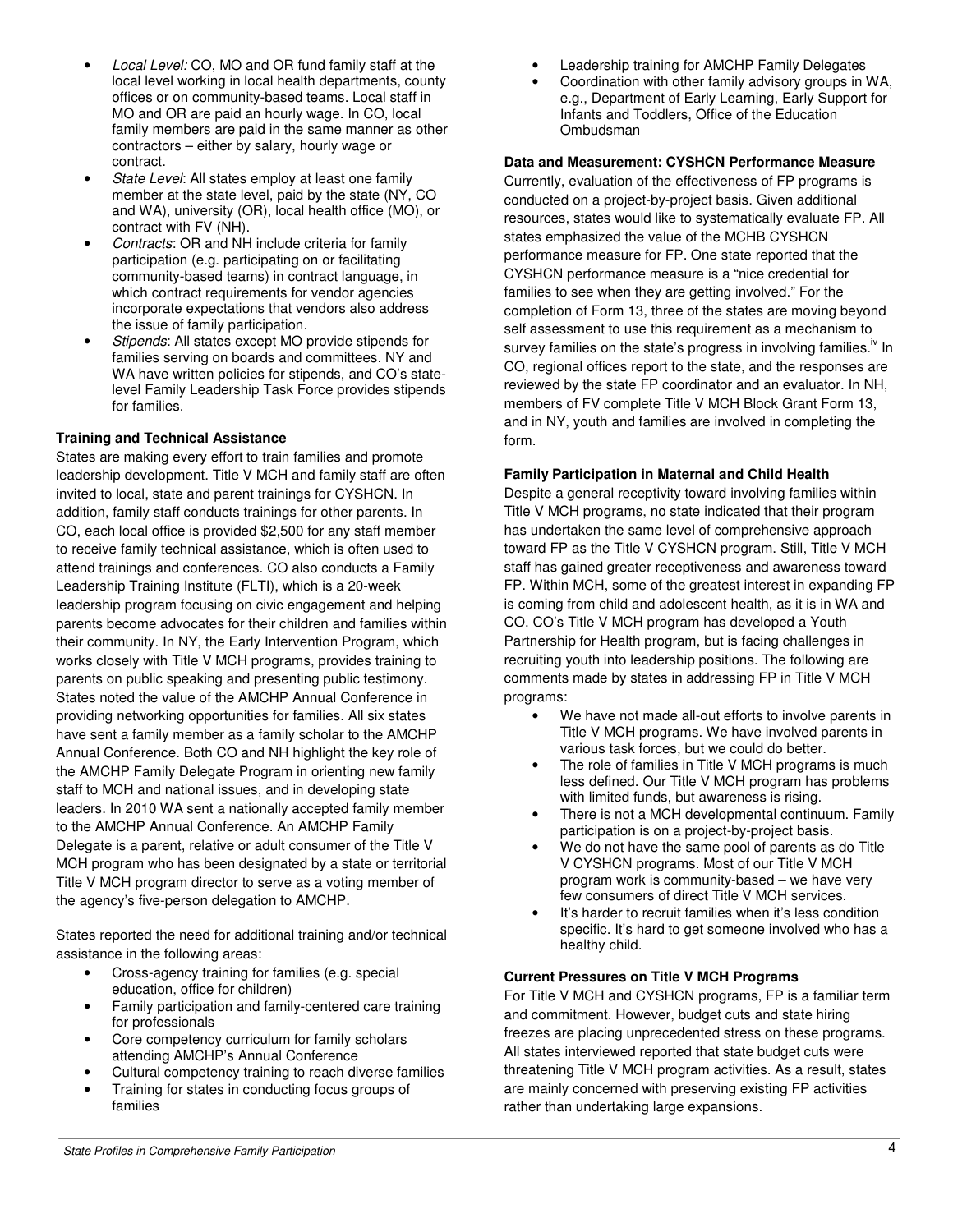#### **Barriers to Family Participation**

Title V MCH programs face a number of barriers in developing and/or expanding FP. The three major challenges noted by states are budget cuts, lack of knowledge about the value of FP and developing family leadership.

- Budget: All states have made some level of financial commitment to funding family participation, at least through the Title V CYSHCN program. The concern for states is preserving their financial commitment for family staff and activities during budget cuts. One respondent stated, "You have to have a major commitment not to defund family participation." Another said, "You have to continue to share with the rest of your department information about family participation, to maintain its importance in tough budget times."
- Lack of Knowledge: States also noted continual challenges in educating staff in their own departments, and other programs and departments, about the value of family participation. One respondent asked, "How do you continue when some people think this is fluff?" And another, "Some people don't like the term family advocacy. Some approach this kind of family participation with defensiveness."
- Challenges in Developing Family Leadership: States are struggling to diversify and expand their pool of family leaders. States repeatedly reported concerns about emphasizing a limited number of active families. One respondent said, "A major challenge is family time. We ask families to do more than they have the capacity." NH cited the need to find younger family leaders "who are experiencing the system as it is now, not as it was when our children were young." While NY and CO felt that they have had success in recruiting diverse families to participate in family participation activities, other states, including NH and WA, are experiencing difficulties.

## **Lessons Learned**

All states reported feeling encouraged by their progress in developing comprehensive approaches to FP, but also report that they would like to do more. Their experiences have provided them with a wealth of knowledge in terms of how to grow and support FP in their Title V MCH programs. Among the key lessons reported are:

- Put time into the family-professional partnership. You cannot simply put people on committees, but need to prepare families and staff. True family participation needs time spent on key relationships, financial commitment and a high level of support.
- Operationalize family participation so that it's understood, expected, and supported by the state leadership and infrastructure. Have a structured routine for family members with all the details and practical tips laid out clearly so that parents know what to expect.
- Continue to share with colleagues the value of family participation, especially during state budget cuts. Family participation is synonymous with consumer input, which is a critical need as Title V MCH programs across the country work to retain their operating budgets.

## **Future Plans**

As states face an uncertain financial landscape, states reported that their primary focus will be to maintain their state's current financial commitment to FP. Nevertheless, they will also continue with plans to strengthen FP.

- CO is continuing to work on expanding family leadership in Title V MCH programs.
- MO plans to offer participation stipends to families.
- NH will work to involve a greater number of younger families who are currently experiencing the system in their network of families.
- NY is working to expand its Family Champions and Youth Leadership programs.
- OR plans to develop a stronger statewide network of families, including families in primary and tertiary clinics, and linkage with family organizations.
- WA involves family members in activities in its federal autism and epilepsy grants to test out new family and youth involvement strategies.

# **COLORADO: FROM FAMILY PARTICIPATION TO FAMILY LEADERSHIP**

CO's Title V MCH and CYSHCN programs are located in the Center for Healthy Families and Communities, part of the CO Department of Public Health and Environment. The CO Title V MCH program has gained access to supplemental funding from foundations and other federal programs, which has offset flat funding from the Title V MCH Block Grant. This funding has been crucial, as the state has strict taxpayer rights that limit spending. As the CO Title V MCH program has moved away from providing direct benefits, it has been a struggle to increase understanding of the importance of public health among state employees. Nonetheless, CO is working to move FP to the level of family leadership. As one respondent noted, "We really need to expand the depth of human capital. It is really more than FP. If we give families the toolkit, then systems do change, but first, families must be given the knowledge and courage to go beyond their own situation."

The CO Title V CYSHCN program has employed parent consultants for more than 20 years. Originally, parent consultants provided direct services to families, but as the Title V CYSHCN program moved away from providing direct services, parent consultants now serve as equal partners with Title V MCH program staff and play key roles in program and policy planning. As one family member explained, "We are trying to move from family participation to family leadership. Family participation is sometimes interpreted as telling your own family's story. Family leadership means having a core set of leadership skills which are applicable at all levels of government." The state currently employs one full-time family consultant at the state level, and 14 family-staff members at the local level (in both full and part-time positions). Family staff serve as official state employees and receive a salary. As one family member noted, "Working for the state requires a delicate balance between the roles of the state and citizenry, but it can be done."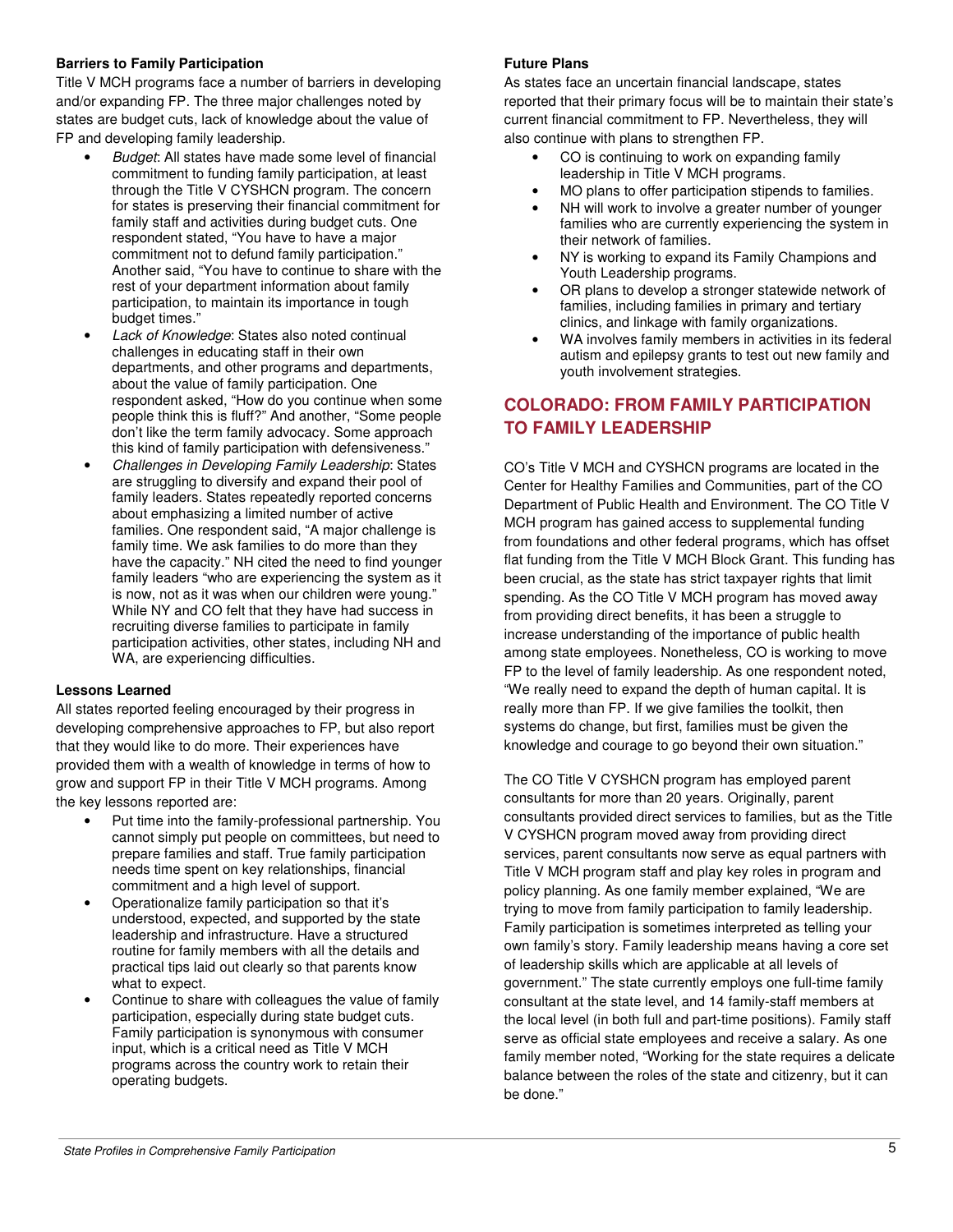CO's Title V MCH program is working to increase FP, particularly in the area of adolescent health. The Title V MCH program has developed a youth leadership program to develop a core group of young leaders. The CO Title V CYSHCN program involves families on a number of task forces, including but not limited to, medical home, Medicaid, newborn screening and Early Childhood Comprehensive Systems Initiative (ECCS) task force. Local family staff recruits families to participate on local committees and discussion groups. Parent groups such as FV and Family-to-Family Health Information Centers<sup>v</sup> (F2F HICs; funded by the Family Opportunity Act of 2006, are staffed by knowledgeable parents and professionals) also assist with identifying families. In addition, the state supports several nonprofit organizations that specialize in cultural brokering for Spanish-speaking, Asian-Pacific and African-American families. At the state level, families that participate on policy-level committees receive a participation stipend after three meetings, if they are deployed to an actual systems-change activity. The Title V CYSHCN program holds meetings in locations that are convenient for families to attend, such as local libraries, schools, faith communities, parks, coffee shops and even in the homes of hosting families.

CO's Title V CYSHCN program supports several advocacy groups to support their operations: the CO Autism Society (for emergency respite care), F2F HIC, Hands and Voices (for families with children with hearing impairments), the Arc of Colorado (advocacy for individuals with intellectual disabilities), El Grupo Vida (for cultural brokering and outreach to Spanishspeaking families) and Kids in Education Jobs and Inclusion (for outreach to the African-American community for children enrolled in special education). In some cases, the Title V CYSHCN program provides in-kind services such as meeting space and facilitation, printing, conference calling and connection to other state agency personnel.

CO FV collects information on the number of families that testify at the state legislature in one year. CO's Title V CYSCHN program is collecting additional data about family leadership. For the reporting of family information on Form 13 of the Title V MCH Block Grant, regional offices report to the state. CO also conducts family satisfaction surveys for state activities, and local offices conduct family satisfaction surveys for local activities.

Respondents pointed to a range of challenges in expanding FP in the state. A primary challenge is that the very families that Title V aims to involve may be struggling with limited incomes and childcare issues – particularly families with undocumented persons. Additionally, the Title V CYSHCN program is working to have more FP in schools, but with limited resources.

• ECCS Grant Statewide Team: The ECCS team originated from the ECCS Grant, but has been elevated to the Office of the Lieutenant Governor. As part of the team the Family Leadership Task Force, dedicated to the family participation and support domain, has been particularly effective.

- Family Leadership Registry: CO's Title V CYSHCN program has developed a family leadership registry, which serves as a centralized database of emerging and veteran family leaders. The database includes information on the parent's role as a parent of CYSHCN, and information related to areas of experience and skill sets such as legal, business and marketing.
- Family Leadership Training Institute (FLTI): CO contracts with the state of Connecticut to provide an evidence-based curriculum that has been implemented in Connecticut for almost 20 years. This community-based model helps families acquire a core set of competencies in civic involvement that will better equip them for policy leadership. By the summer of 2010, CO has graduated approximately 125 family leaders as a result of offering this curriculum in local communities across the state. The curriculum is supported by local partnerships, and is free to participants. The curriculum is intended for a diverse class of participants and is not exclusive to parents who have CYSHCN.
- Training Funds: Each local office that employs family staff has \$2,500 allocated for family activities. Decisions as to how to use the money are made locally, but funds are often directed to help family staff attend regional and national conferences, and trainings.

# **MISSOURI: FROM FAMILY SCHOLAR TO FAMILY PARTNER**

The MO Title V MCH and CYSHCN programs are located in the Division of Community and Public Health, part of the State Department of Health and Senior Services. State budget cuts are placing additional pressure on an already stressed staff. The state also faces unique challenges due to its diverse geographic landscape, which has caused Title V MCH programs to regionalize state programs to meet local needs. MO continues to pay for direct services for CYSHCN by contracting with local public health agencies for service coordination.

Serious investment in FP began in 1999, when the state funded 10 families to attend the AMCHP Annual Conference. In 2001, the statewide Family Partnership Program (FPP) was established. The MO Title V CYSHCN program currently funds the FPP and employs five family members – a state coordinator and four regional partners – on a part-time basis. For ease of budgeting and hiring, family staff is compensated through local public health agencies. In addition to an hourly wage, family staff receives a respite stipend, and are reimbursed for mileage and supplies.

Within state Title V MCH programs, there is awareness and receptivity to FP, but an all-out effort to involve families has not yet been made beyond some involvement in task forces. As one respondent stated, "We do see similar barriers [within MCH]: child care, transportation, the need for flexibility on the hours of meeting. Still, there has definitely been a change. We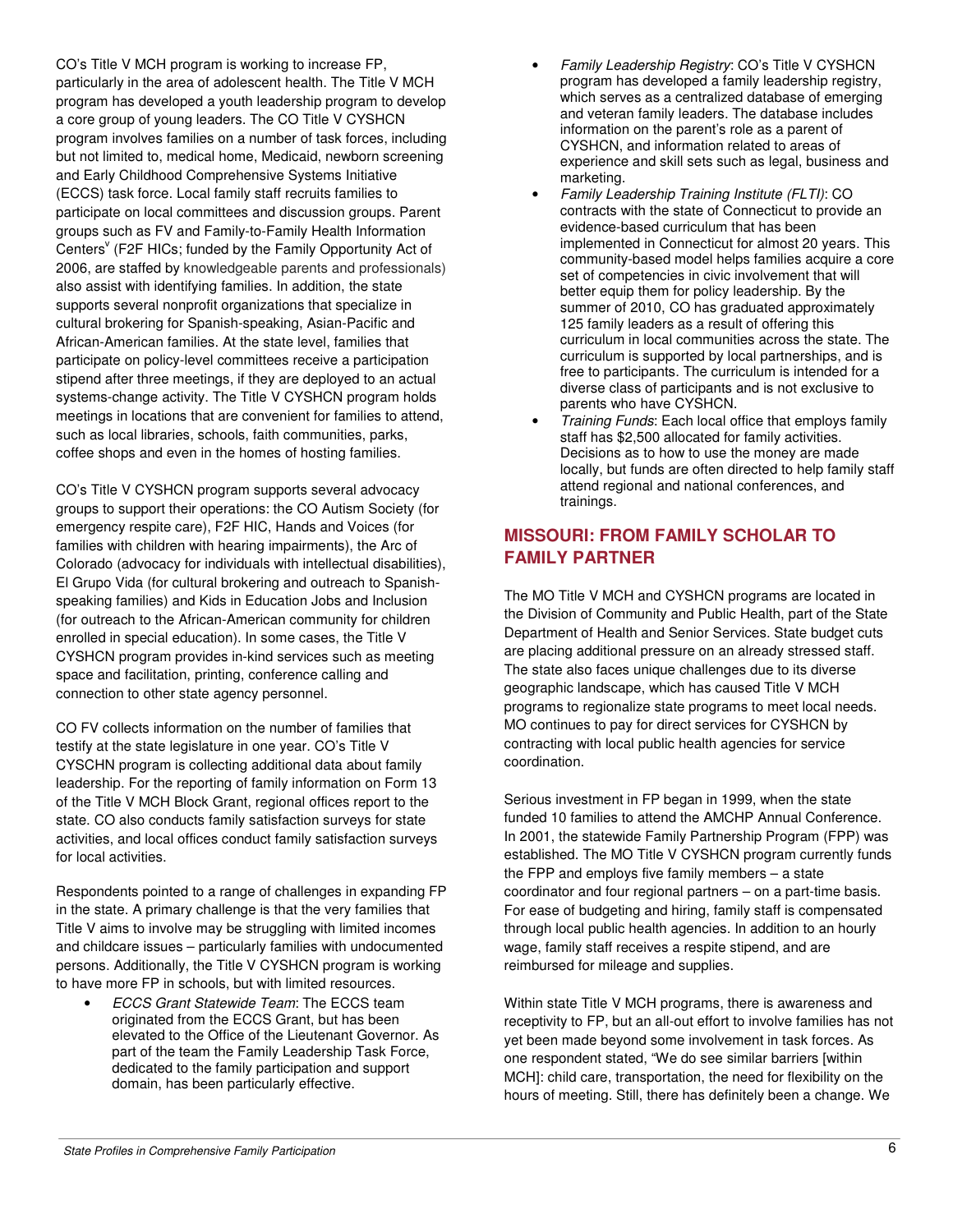talk about families more and we know we need family input." Although MO recognizes that it has come a long way in the past decade, educating other state programs about the value of FP remains a challenge, particularly in the area of mental health. State Title V MCH and CYSHCN directors are concerned about overloading a limited number of parents with activities.

MO has involved families on a variety of committees, including the Title V MCH Block Grant application review, and has proposed the use of funds for a statewide Oral Health Task Force, Genetics Advisory Committee and subcommittees and the ECCS Grant Advisory Council. Families are also given the opportunity to provide feedback related to Title V CYSHCN program publications and other materials. Regional family partners working with local organizations recruit parents, who receive transportation stipends for participating on committees.

Regional Title V CYSHCN program staff and family partners support one another, through advice and consultation. The state also collaborates with a number of organizations that provide support for family activities, such as the University of MO – Kansas City's Institute for Human Development which was awarded Integrated Community Services for CYSHCN and Family-to-Family Health Information Center (F2F HIC) grants. Both of these grants have representation from the Title V CYSHCN program, Family Partners and the MO chapter of FV. One of the key goals of the F2F HIC grant is to build significant partnerships among consumers, families and professionals to address the needs of families from diverse racial, ethnic and cultural backgrounds.

One key activity is MO's Annual Retreat for Families. The Title V CYSHCN program provides the funding for approximately 60 families (more than 100 participants) to gather for a weekend to network and discuss issues surrounding CYSHCN. Families apply to attend, and the state covers the cost of food and lodging. The retreat is organized and led by the FPP, which is in charge of securing speakers and exhibitors. Past topics include transition to adult care, medical home, personal safety and alternatives to guardianship.

MO measures FP through an evaluation of the FPP. Currently, the FPP tracks the number of contacts they make in a month and the type of resources that families are referred to. The state also makes every effort to fund family staff to attend the AMCHP Annual Conference. MO would like to expand its network of families, develop additional family leaders and fund stipends for all family participants.

## **NEW HAMPSHIRE: DEVELOPING LEADERS FOR A NEW SYSTEM OF CARE**

NH Title V MCH programs are located within the Department of Health and Human Services. The Title V MCH program is located within the Division of Public Services, and the Special Medical Services serving CYSHCN is located within the

Division of Community Based Services. NH, like most states, is experiencing severe budget cuts. Because the state lacks a tax-based revenue system, it has little flexibility to raise revenue and must rely heavily on federal funding.

Without an infrastructure of county or local health departments, NH relies on contracted services with community-based agencies and individuals based within the state agency to provide most direct clinical services. However, when the Title V CYSHCN program moved away from providing many specialty clinic services, Title V CYSHCN programs fell back into the private system. The state has a Medicaid waiver similar to Katie-Beckett, called Home Care for Children with Severe Disabilities, which provides some children with health care coverage.

The Title V CYSHCN program has steadily expanded its approach to FP, and the Title V MCH program was able to hire two parent consultants through a Special Projects of Regional and National Significance (SPRANS)<sup>vi</sup> grant. After the grant expired, the state continued to employ one parent consultant. Initially, the focus of the parent-consultant role was to help families access services. Through decades of leadership changes in the Title V MCH program, the parent consultant has remained a consistent component of the Title V CYSHCN program, and has evolved from FP to leadership and policy development.

The NH Title V CYSHCN program contracts with FV of NH to fund three full-time employees as parent consultants. The Title V CYSHCN program also contracts with P2P of NH and maintains a part-time contract with a parent advocate for its Early Hearing Detection and Intervention Program. The parent advocate educates, supports, and assists families of infants and young children with potential or confirmed hearing loss through the process of screening, testing and diagnosis. The Title V MCH program has developed requirements within its contracts for all community health centers and agencies that provide services to ensure that family leadership is developed and enhanced by board of director leadership and advisory panels. While FP is enforced, its level of effectiveness is difficult to assess. The Title V MCH and CYSHCN programs involve families as members of various advisory groups, including the NH Birth Conditions Advisory Group and the ECCS grant. FV helps identify potential family members and provides a participation stipend for families, and has created a Youth Advisory Committee. NH's Title V MCH program also involves families in an interagency initiative on infant mental health.

Respondents felt that FP in the Title V MCH Block Grant review, rule making and needs assessment have made the greatest difference in the state.

- Block Grant: Title V MCH programs conducted an electronic survey to set priorities, which was distributed by FV. The survey was conducted through a listserv, and 400 responses were gathered.
- Rule Making: The Title V MCH program always seeks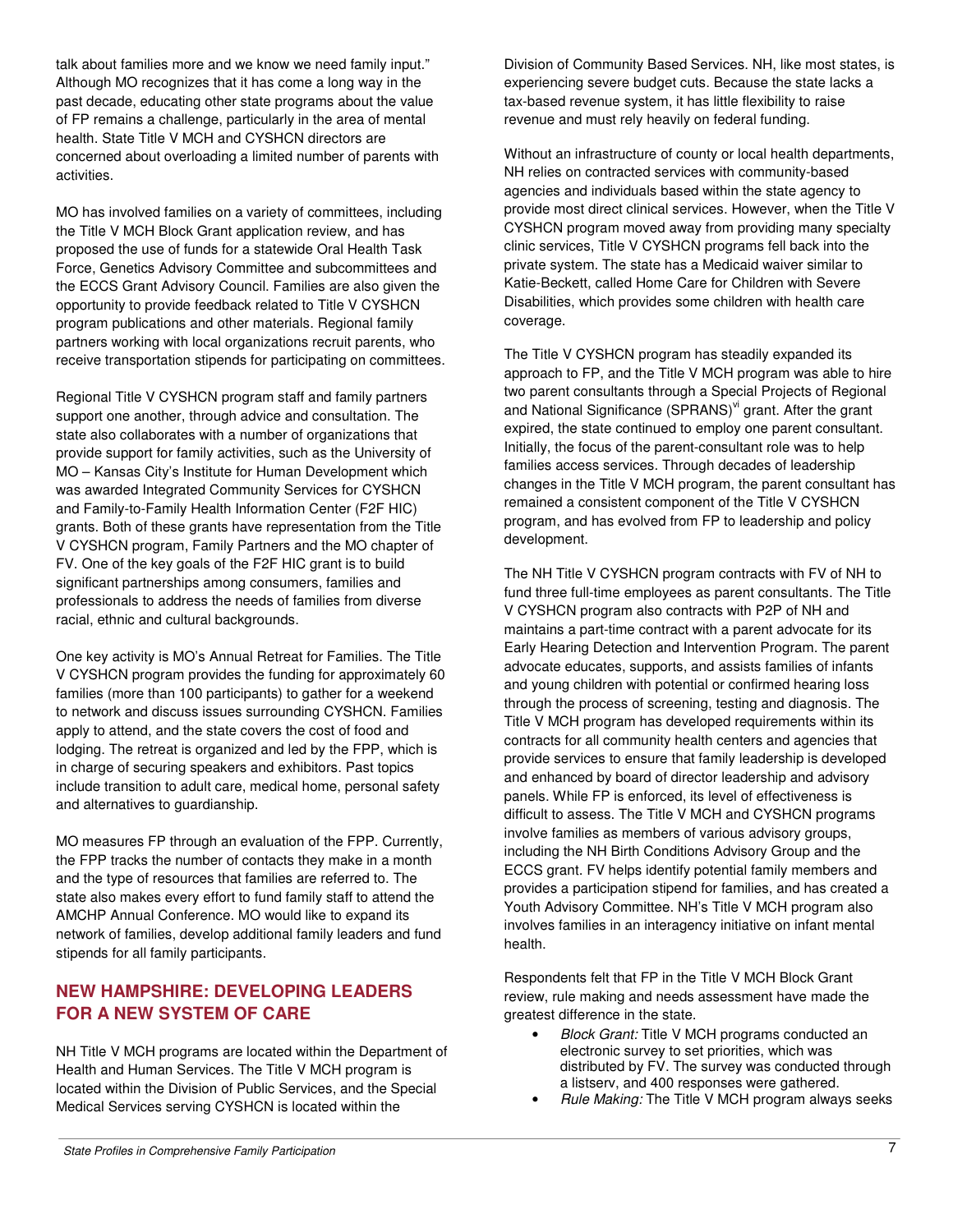input from FV parent consultants when making any kind of administrative rule or policy change. Parent consultants also participate in Title V MCH, Medicaid and Child Protective Services rule-change discussions.

• Newborn Screening Panel: NH noted the particular importance of families serving on the state Newborn Screening Panel. Because of the passionate presence of families of children with cystic fibrosis, the panel agreed to an expanded level of screening conditions, resulting in a significant number of positive screens.

Both the Title V MCH and CYSHCN directors noted that finding families to serve on committees that are not condition-specific (e.g. autism or birth conditions) can be a challenge. For example, initially identifying parents to participate on the ECCS Grant Committee was difficult because families could not understand its purpose. It's difficult to engage young, busy parents of typically developing children in statewide systemsbuilding initiatives that do not appear to have tangible connections to their families. As a result, NH's Title V MCH programs are exploring ways to utilize Web 2.0 technology to gather feedback and better understand family concerns. NH does not currently conduct a comprehensive evaluation of family activities in the state. FV uses data from its information and referral services to ensure that issues are aligned appropriately with actual needs of families. FV also measures the number of people that parent consultants connect with, and how many receive effective follow-up care. For the completion of Title V MCH Block Grant Form 13, FV staff provides information and evaluation. Leaders in NH say that the key to successful FP is to put time into the relationship. One respondent stated, "It takes time and effort for a Title V MCH program to develop effective FP. Provide information, talk to them before the meeting, explain the acronyms, make sure they understand and then follow-up afterwards."

## **NEW YORK: BUILDING FAMILY NETWORKS AND YOUTH LEADERSHIP**

NY's Title V CYSHCN program employs one family member as a full-time, paid state employee. The Title V CYSHCN program has built a network of families across the state through its Family Champions Program (FCP). The NY Title V CYSHCN program has involved families since 1990, originally as part of a MCHB/HRSA grant for Families as Trainers. When the grant ended, the parent staff position became a Title V CYSHCN position. Throughout the years, NY has moved families from basic involvement into policy-making activities, as well as expanded the role of families in individual medical practices.

The Title V CYSHCN program works with FV, P2P and Families Together (for mental health issues). FV currently receives a number of in-kind services (e.g. telephone and office space). The Title V CYSHCN program provides childcare, transportation, lodging and participation stipends, as well as stipends for family champions who serve in an advisory role to state health department programs. NY staff noted that

scarce financial resources for family members are a constant barrier to expanding FP. The state struggles with time constraints and the need for flexible schedules among family staff. To address these issues, staff utilizes creative locations, conference calls and webinars. Additional activities that include FP are:

- Block Grant Review and Reporting: NY conducts extensive outreach to families during their block grant review. The state provides training to families in order to understand the block grant review process and conduct surveys. During the actual block grant review, parents provide responses which are then shared with the MCH Advisory Council.
- Family Champions Program: The FCP, which originally started in 2005 as advising the NY Department of Health on access to care, has evolved into a local program with a solid regional infrastructure. Fifty-five families applied for 20 openings and represented a wide range of ethnicities, disabilities and localities. In many cases, the local family champion has become the parent leader for that area.
- Youth Advisory Committee (YAC): This committee consists of 15-25 youth members, who work on a variety of issues including a pocket-sized portable health care summary, an insurance fact sheet and a needs assessment. To control costs and accommodate various disabilities and locations, the committee holds quarterly and semi-annual conference calls. When the committee meets in person, the state provides accommodations, including attendant care.
- Youth Leadership Committee (YLC): The YLC was created to assist youth, young adults and families toward the transition to adult medical homes. Applications were sent to youth organizations to attract a diverse range of youth aged 15-25, and were scored on a basis of geographic, cultural and condition-specific diversity.

Within MCH, state Title V leaders say the opportunity to have a parent serve on the MCH Advisory Council would be a great start. At the same time, staff noted the challenge of getting family members with a healthy child involved.

NY works to actively involve families in evaluation efforts. Both youth and families complete Title V MCH Block Grant Form 13, with NY's scores climbing increasingly higher. NY is working to maintain and strengthen the regional infrastructure of its FCP, and expand the role of the YLC. Ideally, the state would like to have a higher number of coordinated training for families across agencies. At the same time, they would like to continue with quality improvement efforts that involve families. Most importantly, NY stresses the need to share information about FP with the entire department to maintain its importance during state budget cuts.

# **OREGON: CONNECTING FAMILIES IN THE COMMUNITY**

OR's Title V MCH and CYSHCN programs are located in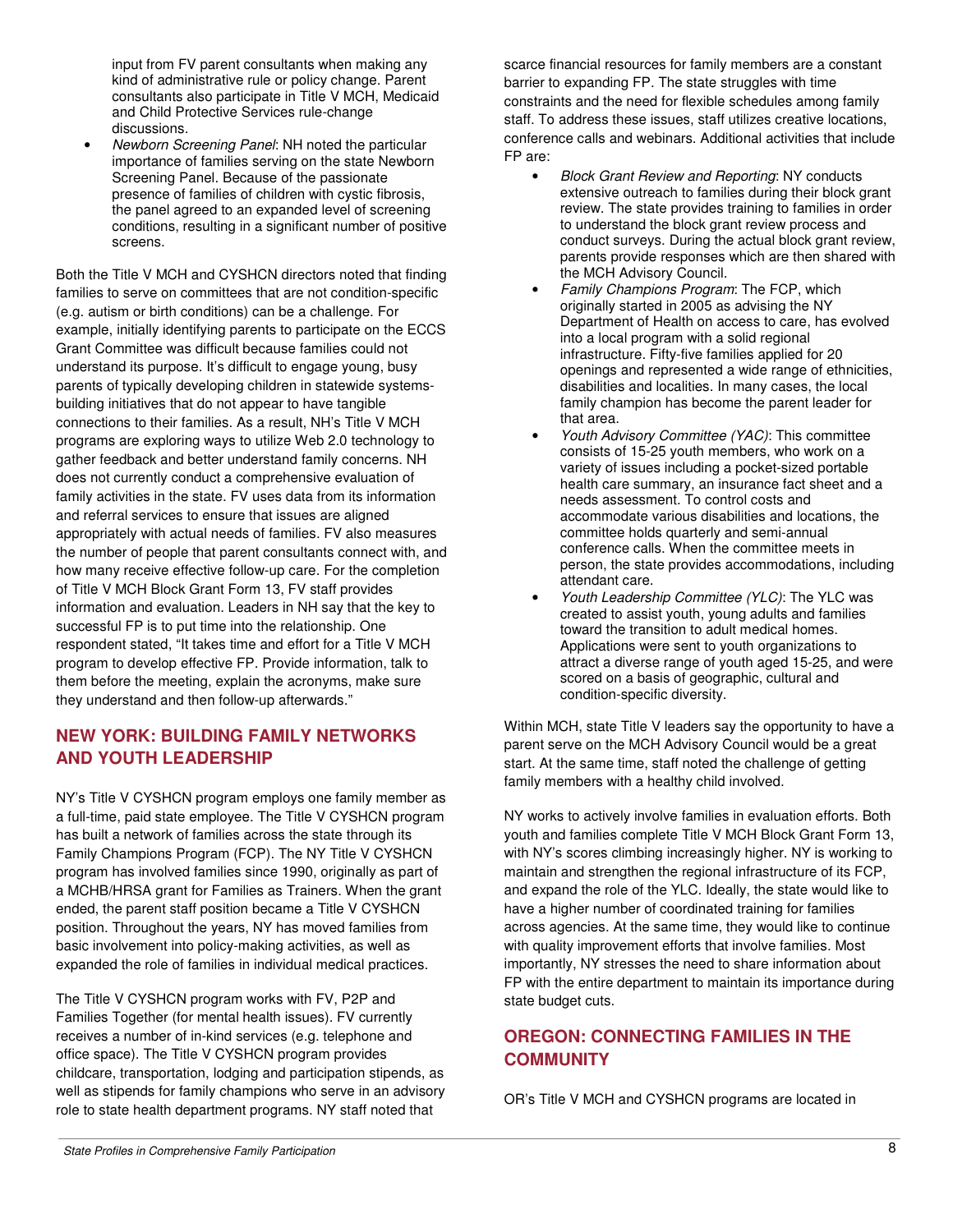separate departments. The Title V MCH program is located within the Office of Family Health in the Department of Human Services, and the CYSHCN program is located within the OR Center for Children and Youth with Special Health Needs (OCCYSHN), part of the Child Development and Rehabilitation Center (CDRC) at OR Health and Sciences University (OHSU). This fragmentation poses a challenge for building a coordinated effort around FP. In addition, OR is experiencing budget cuts, organizational changes and decreased grant funding within OCCYSHN, which has had an impact on maintaining family staff and expanding the Family Involvement Network.

Families were initially hired as staff of the CDRC at OHSU in 1994 when they were awarded a consumer participation grant from MCHB to help families understand managed care. The plan for OCCYSHN's Family Participation Network (FPN) was developed in 1998, by the Title V CYSHCN director and a family member. In 2000, family staff grew to three part-time employees: each bringing personal experience and a connection with other families and family organizations either in areas of chronic medical conditions, mental health or developmental delays. Initially, family staff provided parent perspectives on CYSHCN-related issues to OCCYSHN, served on internal committees and worked to find opportunities to expand the FPN. With funding from a medical home grant followed by integrated services grants in 2000, and in 2004, the Title V CYSHCN program was able to recruit, train and support families to participate on local community-based multidisciplinary teams, and maintain and expand the scope of work for family staff. According to one respondent, "Family participation is now not something new. It's the standard. It has really affected the staff and local teams. They expect families to be there now."

OR currently has one part-time staff position at the state level through the OCCYSHN. Although there were formerly three part-time family members on staff, budget cuts have caused a reduction to just one staff at this time. The family staff member is funded at a level that allows her to receive benefits through OHSU. As a program lead for FP, the family staff member provides critical input into the various systems-level work in which CYSHCN is engaged, and is considered a key strength to the current FP program. She also provides essential training and support to other family staff working directly in communitybased initiatives. The Title V CYSHCN program employs 11 families at the community level. These families receive hourly wages, and are considered temporary employees of the university. Family staff receives ongoing training and support to:

- Serve as team members on multidisciplinary teams to assure family perspectives are included in team decisions, and to support families who need assistance with care coordination
- Participate in quality-improvement initiatives and needs-assessment activities with the OCCYSHN program

Family staff is enlisted to participate in OCCYSHN trainings both as speakers and participants, and provide input on program activities. Family staff is typically offered stipends or honorariums for participation. Currently, families and consumers participate in specific project advisory groups and task forces. Both OCCYSHN and the Office of Family Health (OFH) value the contributions of families and recognize the need for partnership with families. OCCYSHN has allocated funding to maintain current levels of FP. However, with funds increasingly constrained, it's not clear how the state can expand the FP and statewide network.

OR's Title V CYSHCN program also involves families as trainers, presenters and family mentors. The state works with family organizations, community-based groups and CaCoon (a public health nurse home visiting service) local-care coordinators to identify families for activities. Family and other program staff partner with family organizations by regularly participating in meetings and presenting at family organization conferences. Examples include:

- Regular connection and in-kind support to OR's FV and F2F HIC
- Participating in, and partial sponsorship of, FV Regional Leadership and Training Conferences
- Providing honoraria to Northwest Down Syndrome Association families for speaking and sharing a photo exhibit at the annual conference
- Providing financial support for families to attend educational events, such as FV, OR Parent Training and Information Centers (PTIs – these centers serve families of CYSHCN with a focus on helping families to navigate the education system, assist them as they help their children meet developmental, functional and academic goals, and provide them with training and information to prepare their children to lead productive lives) statewide training and OCCYSHN training events
- Including family organizations and representatives on project and program advisory panels

OCCYSHN and the OR Leadership Education in Neurodevelopmental and Related Disabilities (LEND) program have a close partnership. OCCYSHN family staff participate as faculty and coordinate the LEND Family Mentoring Program. Many FPN members serve as family mentors to LEND students and receive additional honoraria from the LEND program. OR's Title V CYSHCN program has been challenged with a high turnover rate among family positions. In response, OCCYSHN employs two family members at each local-level position, so that at least one is available at all times. As part of an academic institution, there are many challenges in finding appropriate job classifications for families. Current staff positions are typically classified as research assistants.

OR's size, rural characteristics, travel costs and OCCYSHN budget limitations pose a challenge to families from rural communities at the level needed by the program. The program uses telephone and web-based conference calls, but reports that face-to-face and community-based meetings are critical to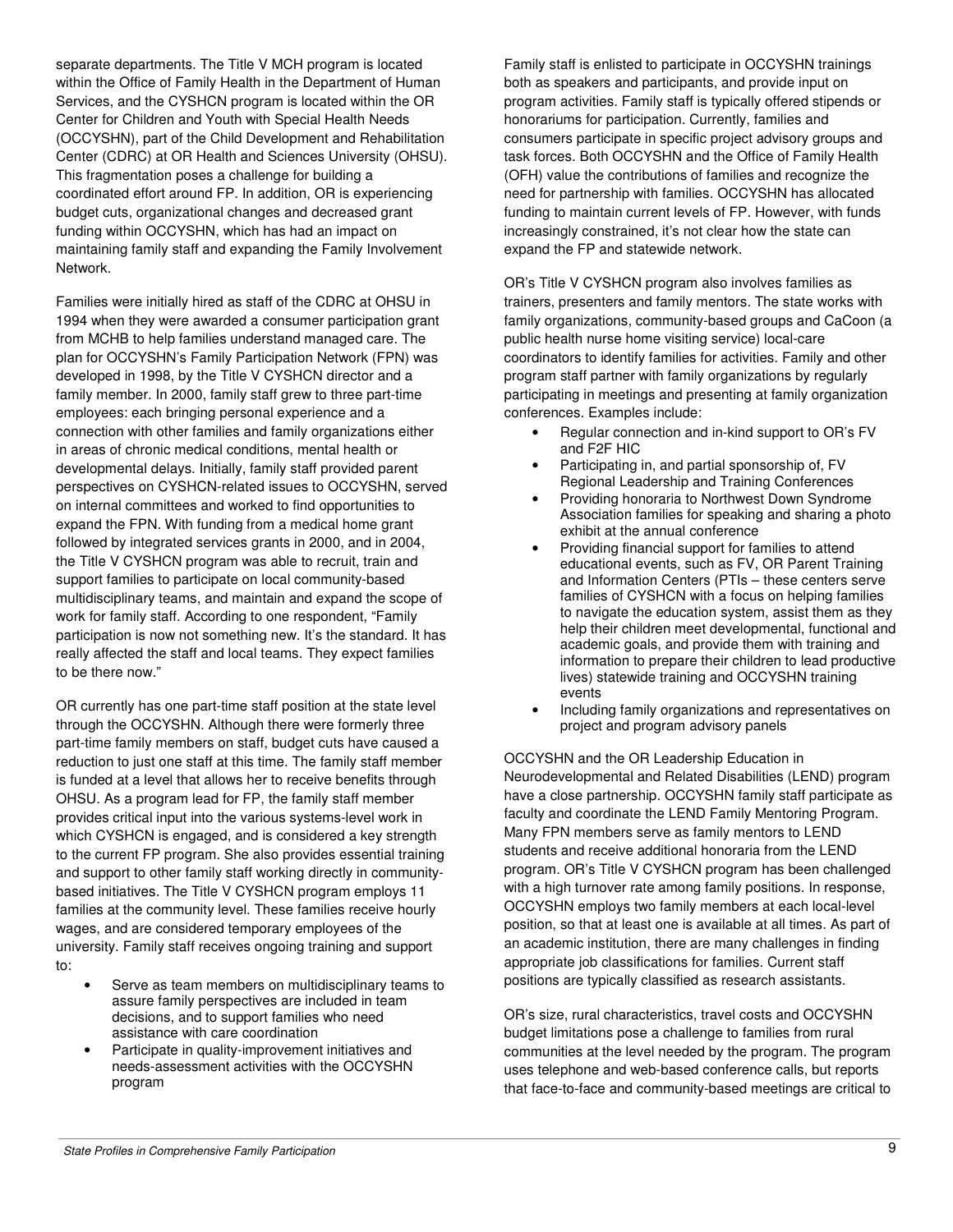sustaining and supporting FP and partnerships. For the OR Title V CYSHCN program, key FP activities are currently centered on:

- Community Connections Network: Family Liaisons serve on community-based, multidisciplinary teams, and family staff train and provide them with ongoing support. Families serve as team members on nearly all of the teams. Their role is to provide input to the team on family-centered care and parent perspectives, identify local resources for families and support families that meet with the team for assistance with the care of their child. They also provide follow-up assistance to the family.
- Under a previous grant, four Family Liaisons worked with local practice sites as part of a clinical qualityimprovement team.
- A Youth Advisory Group was started with funding from the initial integrated services grant. Youth involvement and an emphasis on youth transition to adult care remains a high priority.

OR's Title V CYSHCN program receives a high level of positive feedback from team members about the value of FP, but does not yet have a comprehensive approach to evaluation. Title V MCH staff say the existence of the MCHB performance measure for family participation has helped make the case for increased FP. OCCYSHN staff report that the FPN and the presence of families at the CYSHCN program has had a positive impact on other units of the CDRC, including specialty clinical programs and practitioners, a LEND training program, FP in the Oregon Institute on Disability and Development, and internal administrative and leadership committees. OR would ideally like to have a more connected statewide network of families, and an increased number of families linked to private practices and public health initiatives. One respondent reported, "True family participation takes time spent on key relationships, financial commitment and a continuity of support."

# **WASHINGTON: OPERATIONALIZING FAMILY INVOLVEMENT**

WA's Title V MCH and CYSHCN programs are located in the Office of Maternal and Child Health. WA's CYSHCN program is not a direct payer of services to CYSHCN. Instead, the state relies on a partnership with the state Medicaid program to cover medical costs for financially-eligible children. Title V MCH leaders are concerned that recent changes in interpretation of federal Medicaid law have limited the program's ability to claim Medicaid administrative-match funds for portions of state and local public health staff time, making the state budget even tighter.

When the state Title V CYSHCN program shifted from covering the costs for direct services, it began contracting with parent organizations. In 2000, the Title V CYSHCN program created the position of State FP Coordinator. Within the Title V CYSHCN program, FP is now expected and institutionalized. Within Title V MCH, the previous FP coordinator assessed

areas of FP. The Title V MCH program is willing and interested in involving consumers in policy and program development, but it has not become institutionalized. Within MCH, Washington is working to develop a continuum of FP as an integral part of the program, but at this time, it is more project specific. In 2009 the child and adolescent health section was combined with the maternal and infant health section to form the Maternal, Infant, Child, and Adolescent Health (MICAH) section. The MICAH section has shown the greatest interest in FP with their ECCS grant. The grant involves parents of young children in its advisory committee. In addition, other sections of MCH including oral health, the Immunization Program's CHILD Profile, and Genetics and Newborn Hearing Screening, involve parents in policy and program development activities, as well as in the development of educational materials.

The Title V CYSHCN program recruits families to participate through a variety of methods including contracting with various parent organizations, and referrals from community partners and providers. The FP coordinator is a member of the Family Leadership and Involvement Committee for the state Part C council and works closely with other state agencies that have parent involvement committees. In addition, the Title V CYSHCN program provides participation stipends for parents for ongoing involvement in various task forces and committees, including an Epilepsy Grant Partnership Committee.<sup>vii</sup> the Combating Autism Advisory Council, a special project on translations of medical home materials and participation on the Medical Home Leadership Network team. According to the Title V CYSHCN director, "Having a structured routine for parents with all the details and the practical tips really makes things work better." The Title V CYSHCN program has an established process for payments to family members. Funds from other sections of Title V MCH and from new grants are fed into the system to increase participation of family members.

Within Title V MCH, families serve on the State Genetics Advisory Committee, which provides advice and counsel to the Genetic Services Section of the Department of Health regarding human genetic issues, and services and programs for the state. WA is also a member of the Genetic Alliance, an umbrella organization consisting of consumer advocacy groups reflecting a variety of birth defects and heritable conditions.

WA's Title V CYSHCN program contracts with the WA State P2P Support Program, which oversees a statewide network of local coordinators (15 community-based parent programs). WA P2P is funded by CYSHCN, the state Department of Developmental Disabilities (DDD) and other programs. Due to the deficit in the state budget, DDD decreased their funding to the P2P program significantly, which led to a decrease in P2P programs, even forcing some to close completely. As of June 30, 2010, there are only 15 P2P programs even though CYSHCN continued funding the program and increased funds with autism and epilepsy grants. While WA does not contract with FV, they do work collaboratively with the Family-to-Family Health Information Center, a family support and education service which is affiliated with Family Voices.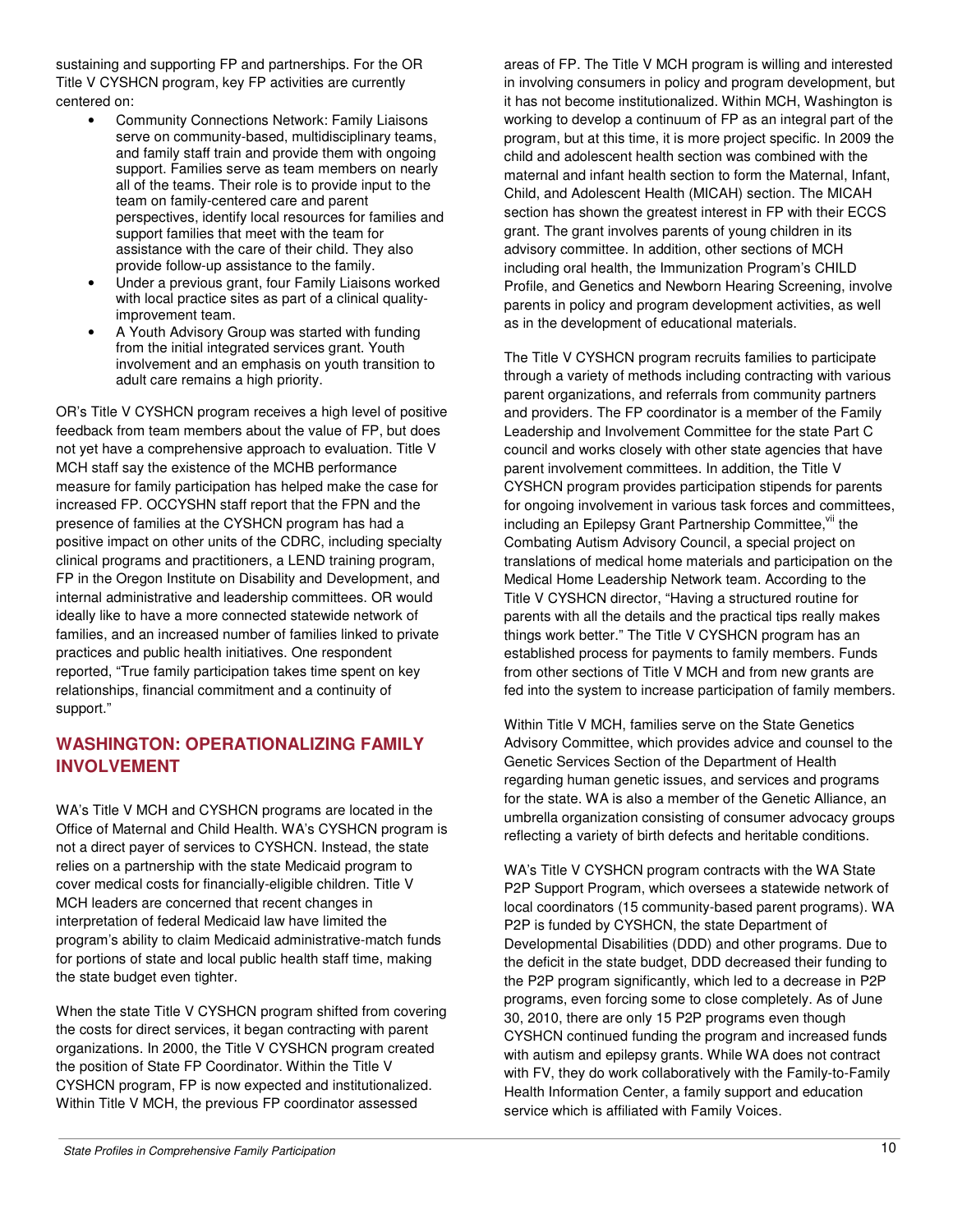In addition, the Title V CYSHCN program provides funding to the WA State Fathers' Network (WSFN), which serves as a support system for fathers of CYSHCN. There are currently 15 local chapters across the state, some of which target Latino fathers. The WSFN has developed a very successful website which could be used as a model for other states. WA continues to increase recruitment of diverse families. The epilepsy grant allowed contract activities for working with several new Spanish-speaking Latino families in rural WA. The Combating Autism Advisory Council, developed by the autism grant engages two culturally diverse family representatives. Additional activities that involve FP include:

- Block Grant Review: The FP coordinator recruited parents of CYSHCN to review the 2009 Title V MCH Block Grant Report application. This allowed more family members to understand the breadth of Title V activities in the state and provide feedback to state leaders on pressing issues.
- Medical Home: The CYSHCN program works with the University of WA to assure at least one parent is a member of each Medical Home Leadership Network team. These teams have increased family presence in the medical home, and they need to be maintained. Participants feel that their success in developing parent involvement in medical home teams can be replicated across states.
- Newborn Screening: WA is conducting outreach to parents whose children have been identified as failing the hearing screen, but who received no follow-up care to determine the infant's hearing status. These parents are in a unique position to assist the program in better understanding the barriers that parents face in receiving care for their newborns.
- Project LAUNCH: A federal grant called Project LAUNCH (Linking Actions for Unmet Needs in Children's Health) from the Substance Abuse and Mental Health Services Administration (SAMHSA) plans to include parents on their advisory committees. The project is designed to promote the wellness of young children ages birth to 8 years by addressing their physical, emotional, social and behavioral development.
- School-Based Health Centers: The MICAH section highlights the value of including parent and youth involvement as a subcontract requirement for schoolbased health centers.
- Contracts: WA developed coordinated contract activities in two contracts. Staff at Seattle Children's Hospital Center for Children with Special Needs provided a facilitated training for P2P and WSFN support group leaders to increase skills in support facilitation. Next year the contract activities will include developing statewide standards to guide support group meetings.

WA would like to increase assessments of its family activities, including its contract with P2P and WSFN. Both networks provide assistance to families across the state and can track the number of parents reached. Developing statewide standard guidelines will assist in assessment of support programs. As the CYSHCN director noted, "We think they are great but we have no tangible data on impacts." Respondents noted that they do not use a formal evaluation process, beyond selfassessment to complete Title V MCH Block Grant Form 13.

In the current financial climate, WA is particularly concerned about maintaining its network of FP. New grant funding to MICAH and CYSHCN programs has allowed broader family participation in program and policy development. Subcontracts of grant funds have been recognized as a tool for the required inclusion of FP. Grants for epilepsy and autism have presented opportunities for FP and mechanisms to help develop parent and youth leaders from more diverse backgrounds and rural areas. Through these grants, WA has tested new ideas in FP, which they will implement more broadly in the future. In particular, parents and youth were mentored on sharing their stories to maximize the impact of personal experiences and express their needs in interacting with providers, educators, community venues and in the education of others. As the WA Title V leaders recognize, "Parents and youth have very powerful voices to be tapped." The FP coordinator recently completed filming four Spanish-speaking Latino mothers and one sibling who spoke of their experience of having children/siblings with epilepsy.

# **CONCLUSION**

The information provided in this publication is meant to provide examples of family participation initiatives and strategies currently taking place among state Title V MCH and CYSHCN programs. The publication is not a complete list of initiatives, but highlights examples of strategies being implemented to ensure strong family participation within state Title V programs. AMCHP continues to support increased family participation broadly among all states. While there has been a significant increase in the level and types of family involvement and employment, there is still a need to share strategies and mechanisms to recruit, hire, monitor, and evaluate family employees and consultants.

# **ACKNOWLEDGEMENTS**

This publication was supported by Grant #UO1MC00001 from the Health Resources and Services Administration, Maternal and Child Health Bureau. Its contents are solely the responsibility of the author and do not necessarily represent the official views of the Maternal and Child Health Bureau.

AMCHP would like to thank the state Title V staff who contributed to this publication and the Family & Youth Leadership Committee for its guidance.



**Association of Maternal & Child Health Programs**  2030 M Street, NW, Suite 350 Washington, DC 20036 (202) 775-0436 ▪ www.amchp.org